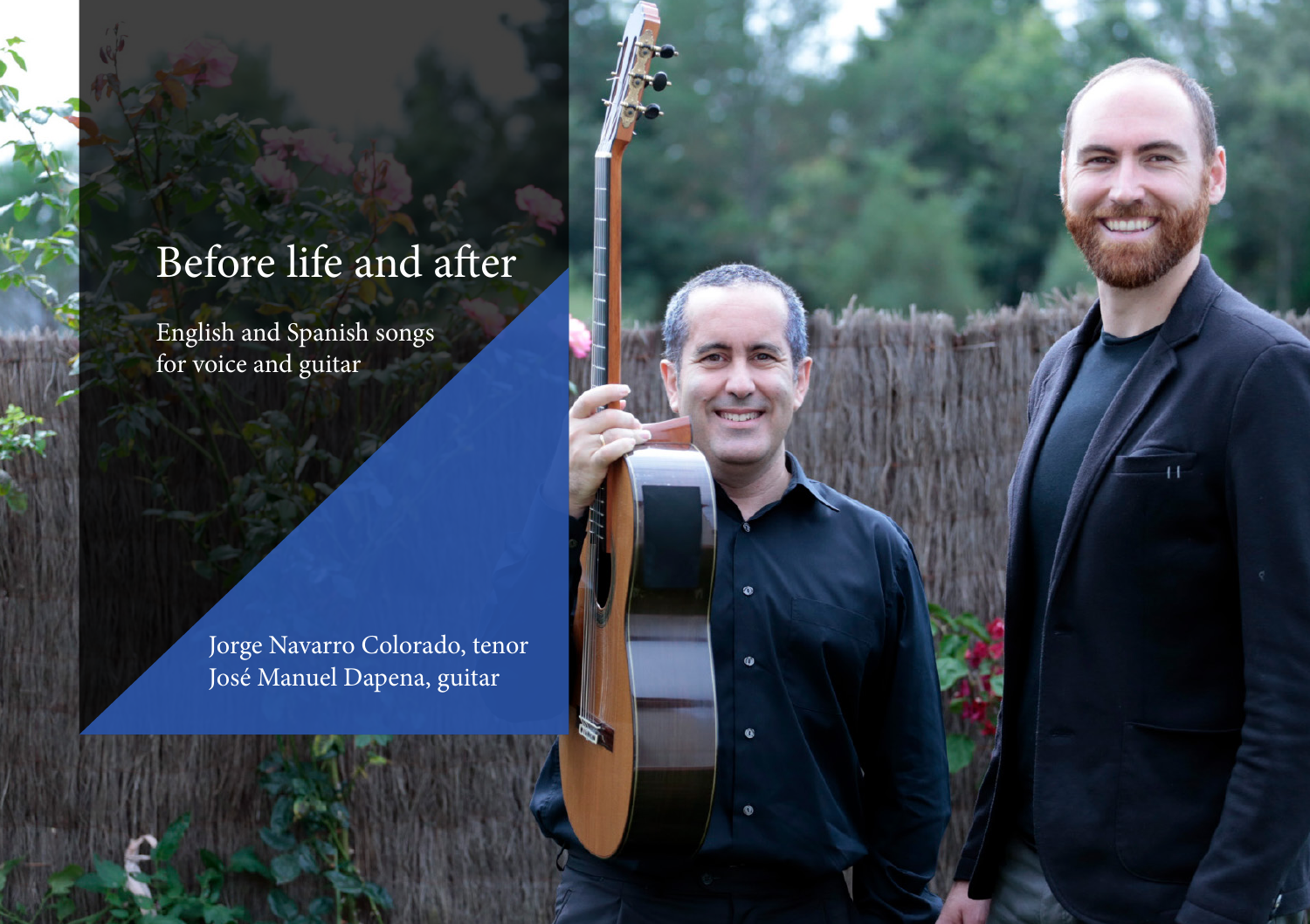## Jorge Navarro Colorado, tenor

Jorge Navarro Colorado is a Spanish tenor who graduated from the Opera Course at the Guildhall School of Music and Drama, London, currently working with David Pollard and Carlos Aransay. Jorge is a Britten-Pears alumnus and a Samling Artist.

He has worked with William Christie, Laurence Cummings, David Angus, Renato Balsadonna, Gianluca Marcianó and Stephen Barlow amongst other conductors, and has sung and understudied principal roles with Scottish Opera, Glyndebourne, Wexford Festival Opera, Grange Park, Garsington, Chelsea Opera Group, New Chamber Opera, British Youth Opera, Co-Opera Co. and Minotaur Music Theatre.

He has performed as a soloist in Oratorios and recitals in Italy and Spain like the Festival di Bologna and the Ciclo de Lied de Santiago, as well as in Cité de la Musique (Paris) and in the Barbican Hall, LSO St Luke's, St. John's Smith Square (London), Symphony Hall (Birmingham) and other venues in the U.K. Awards include the Manning Tenor Prize 2008, Monmouth Choral Society Prize 2009, the Garsington Chorus Award 2010 , finalist in the Oxford Lieder Competition 2012 and semifinalist in the Handel Competition 2013 and in the Bach Singers Prize 2013. Jorge was the tenor recipient of the BecaBach 2015 in Barcelona, the Gil-Rodríguez award for his excellent and valuable contribution to Opéra de Baugé 2016 and the first Audition Oracle role preparation award in 2017 for his debut in the Göttingen International Händel Festival.

He previously trained as a Telecommunications Engineer, specialising in Sound and Recording Techniques. During this time Jorge used to sing pop and write his own songs.

After moving to London in 2005, he began training as a classical singer with Ian Baar, whilst working at the Recording Studios in the Royal College of Music and at HMV. Later he moved to Cardiff to study full time at the Royal Welsh College of Music and Drama, under Eric Roberts. Back in London, he obtained his Masters in Music (Distinction) at the Guildhall School of Music and Drama, before continuing on to the Opera Course and becoming a Junior Fellow.

## José Manuel Dapena, guitar

Critics in the USA have noted Dapena as, "... a talented guitarist and an artistic proponent of the Spanish culture ..., a great Spanish master of the guitar ... a player with stirring musicality..., no doubt this Carnegie Hall debut was a success."

José Manuel made his Carnegie Hall debut in February 2008 and most recently at Columbia, Miami, Kiev, Madeira, Mexico, Sao Paulo, Bangkok, Kirov, Túnez, New Delhi, Moscow and Shanghai guitar festivals.

Recently he recorded two CD´s: "Rincón mágico: Complete Turina works" and "Al pie de una guitarra: Guitar music inspired by poetry of Miguel Hernández".

Since Dapena first began studying the classical guitar he took classes in Spain with David Russell who had a great influence on his conception of the instrument and wrote: "He is an excellent player with a strong warm tone, agile technique and is able to bring magic to the musical phrases."

http://www.manueldapena.com

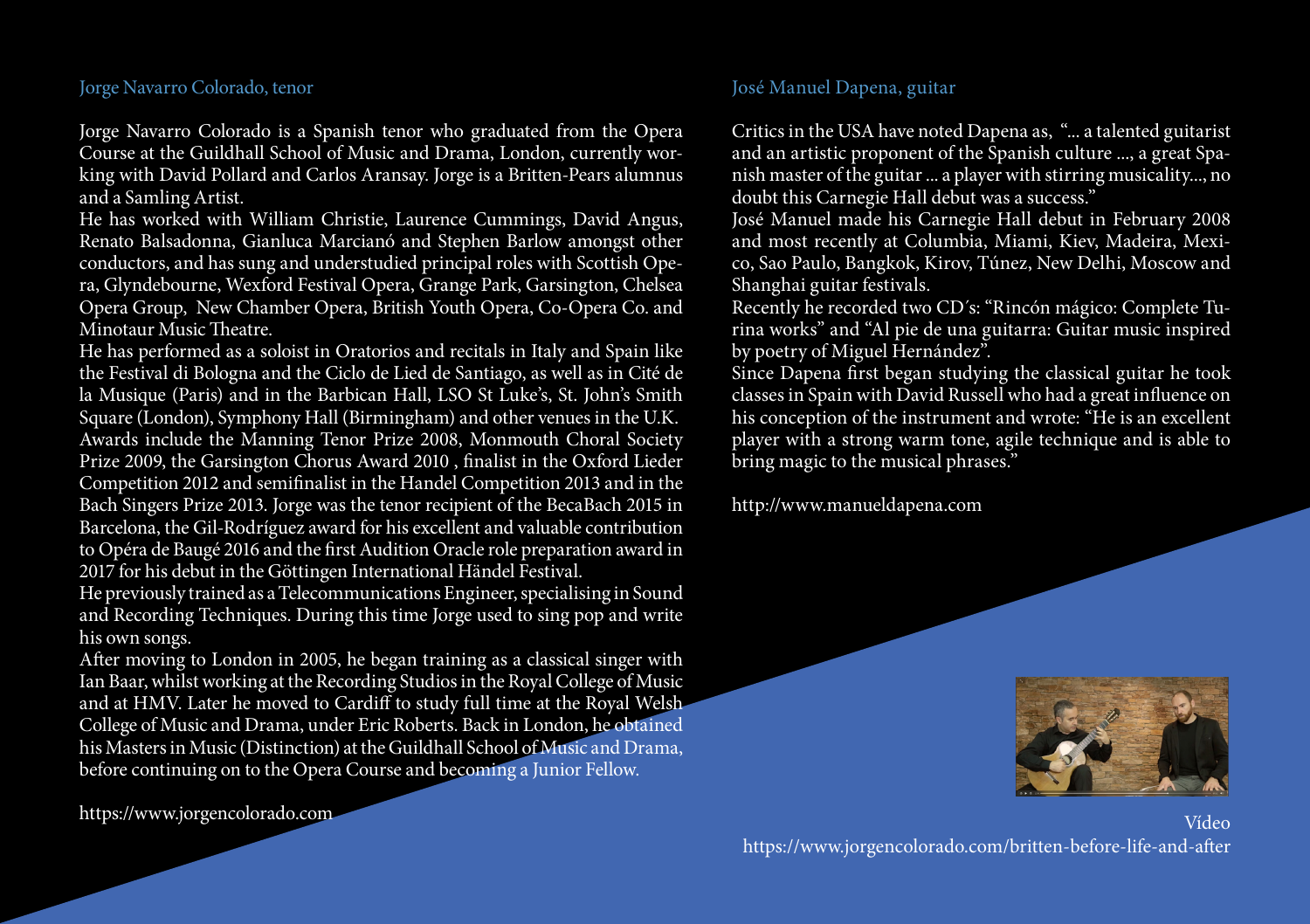## I

## John Dowland (1563 - 1626)

Dear, if you change Can she excuse Come, heavy sleep Come again

## Benjamin Britten (1913 - 1976)

I will give my love an apple Sailor-Boy Master Kilby The Soldier and the Sailor Bonny at Morn The Shooting of his Dear O Waly, Waly The foggy, foggy dew Before life and after

## II

## Fernando Sor (1778-1839)

Cesa de atormentarme De amor en las prisiones Mis descuidados ojos El que quisiera amando Las mujeres y cuerdas

### Joaquin Rodrigo (1901-1999)

Adela Coplillas de Belen Pastorcito Santo De ronda Coplas del Pastor enamorado Canción del grumete En Jerez de la Frontera

## Before life and after

English and Spanish songs for voice and guitar Jorge Navarro Colorado, tenor & José Manuel Dapena, guitar